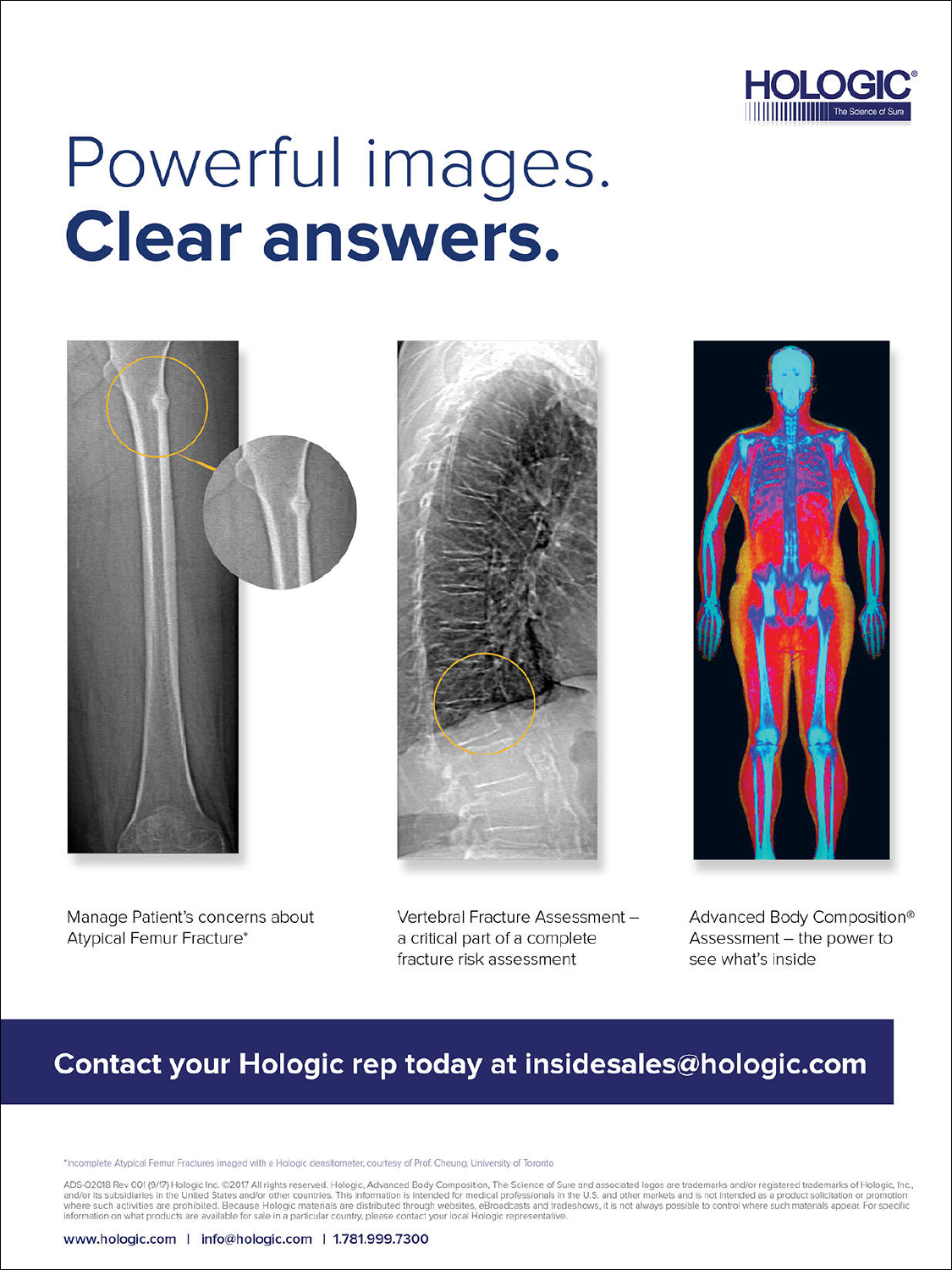# Identification of Novel Loci Associated With Hip Shape: A Meta-Analysis of Genomewide Association Studies

Denis A Baird,<sup>1</sup> Daniel S Evans,<sup>2</sup> Frederick K Kamanu,<sup>3</sup> Jennifer S Gregory,<sup>4</sup> Fiona R Saunders,<sup>4</sup> Claudiu V Giuraniuc,<sup>4</sup> Rebecca J Barr,<sup>4,5</sup> Richard M Aspden,<sup>4</sup> Deborah Jenkins,<sup>1</sup> Douglas P Kiel,<sup>3,6</sup> Eric S Orwoll,<sup>7</sup> Steven R Cummings,<sup>2</sup> Nancy E Lane,<sup>8</sup> Benjamin H Mullin,<sup>9,10</sup> Frances MK Williams,<sup>11</sup> J Brent Richards,<sup>11,12</sup> Scott G Wilson,<sup>9,10,11</sup> Tim D Spector,<sup>11</sup> Benjamin G Faber,<sup>1</sup> Deborah A Lawlor,<sup>13</sup> Elin Grundberg,<sup>14</sup> Claes Ohlsson,<sup>15</sup> Ulrika Pettersson-Kymmer,<sup>16</sup> Terence D Capellini,<sup>6,17</sup> Daniel Richard,<sup>17</sup> Thomas J Beck,<sup>18</sup> David M Evans,<sup>13,19</sup> Lavinia Paternoster,<sup>13</sup> David Karasik,<sup>3,20</sup> and Jonathan H Tobias<sup>1,13</sup>

<sup>1</sup>Musculoskeletal Research Unit, University of Bristol, Bristol, UK

<sup>2</sup>California Pacific Medical Center Research Institute, San Francisco, CA, USA

<sup>3</sup>Institute for Aging Research, Hebrew SeniorLife, Department of Medicine, Beth Israel Deaconess Medical Center and Harvard Medical School, Boston, MA, USA

<sup>4</sup> Arthritis and Musculoskeletal Medicine, University of Aberdeen, Aberdeen, UK

<sup>5</sup>MEMO Research, University of Dundee, Dundee, UK

6 Broad Institute of MIT and Harvard, Boston, MA, USA

<sup>7</sup>School of Medicine, Oregon Health and Science University, Portland, OR, USA

<sup>8</sup>University of California at Davis, Sacramento, CA, USA

<sup>9</sup>Department of Endocrinology and Diabetes, Sir Charles Gairdner Hospital, Nedlands, Australia

<sup>10</sup>School of Biomedical Sciences, University of Western Australia, Perth, Australia

<sup>11</sup>Department of Twin Research and Genetic Epidemiology, King's College London, London, UK

<sup>12</sup>Departments of Medicine, Human Genetics, Epidemiology, and Biostatistics, Jewish General Hospital, McGill University, Montreal, Canada

<sup>13</sup>MRC Integrative Epidemiology Unit, University of Bristol, Bristol, UK

<sup>14</sup>Department of Human Genetics, McGill University, Montreal, Canada

<sup>15</sup>Centre for Bone and Arthritis Research, Institute of Medicine, University of Gothenburg, Gothenburg, Sweden

<sup>16</sup>Department of Pharmacology and Clinical Neurosciences, Umea University, Umea, Sweden

<sup>17</sup> Human Evolutionary Biology, Harvard University, Boston, MA, USA

<sup>18</sup>Beck Radiological Innovations, Catonsville, MD, USA

<sup>19</sup>University of Queensland Diamantina Institute, Translational Research Institute, Brisbane, Australia

<sup>20</sup> Azrieli Faculty of Medicine, Bar Ilan University, Safed, Israel

#### **ABSTRACT**

We aimed to report the first genomewide association study (GWAS) meta-analysis of dual-energy X-ray absorptiometry (DXA) derived hip shape, which is thought to be related to the risk of both hip osteoarthritis and hip fracture. Ten hip shape modes (HSMs) were derived by statistical shape modeling using SHAPE software, from hip DXA scans in the Avon Longitudinal Study of Parents and Children (ALSPAC; adult females), TwinsUK (mixed sex), Framingham Osteoporosis Study (FOS; mixed), Osteoporotic Fractures in Men study (MrOS), and Study of Osteoporotic Fractures (SOF; females) (total  $N = 15,934$ ). Associations were adjusted for age, sex, and ancestry. Five genomewide significant ( $p < 5 \times 10^{-9}$ , adjusted for 10 independent outcomes) single-nucleotide polymorphisms (SNPs) were associated with HSM1, and three SNPs with HSM2. One SNP, in high linkage disequilibrium with rs2158915 associated with HSM1, was associated with HSM5 at genomewide significance. In a look-up of previous GWASs, three of the identified SNPs were associated with hip osteoarthritis, one with hip fracture, and five with height. Seven SNPs were within 200 kb of genes involved in endochondral bone formation, namely SOX9, PTHrP, RUNX1, NKX3-2, FGFR4, DICER1, and HHIP. The SNP adjacent to DICER1 also showed osteoblast cis-regulatory activity of GSC, in which mutations have previously been reported to cause hip dysplasia. For three of the lead SNPs, SNPs in high LD ( $r^2$  > 0.5) were identified, which intersected with open chromatin sites as detected by ATAC-seq performed on embryonic mouse proximal femora. In conclusion, we identified eight SNPs independently associated with hip shape,

Additional Supporting Information may be found in the online version of this article.

Journal of Bone and Mineral Research, Vol. 34, No. 2, February 2019, pp 241–251 DOI: 10.1002/jbmr.3605

© 2018 The Authors. Journal of Bone and Mineral Research Published by Wiley Periodicals, Inc.



This is an open access article under the terms of the [Creative Commons Attribution](http://creativecommons.org/licenses/by/4.0/) License, which permits use, distribution and reproduction in any medium, provided the original work is properly cited.

Received in original form June 12, 2018; revised form August 30, 2018; accepted October 6, 2018. Accepted manuscript online October 15, 2018. Address correspondence to: Jon Tobias, MD, PhD, Musculoskeletal Research Unit, Bristol Medical School, University of Bristol, Southmead Hospital, Bristol BS10 5NB, UK. E-mail: Jon.Tobias@bristol.ac.uk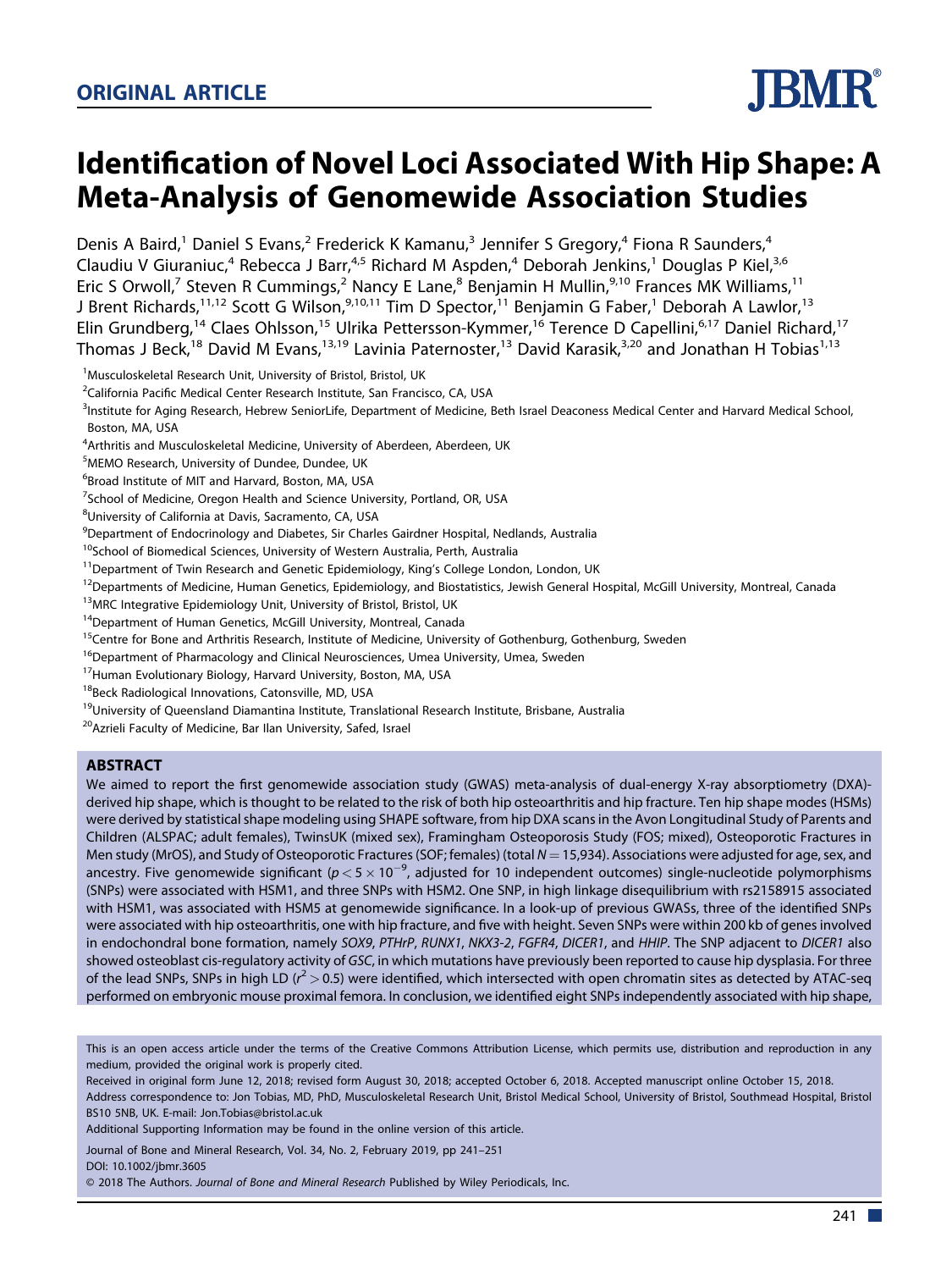most of which were associated with height and/or mapped close to endochondral bone formation genes, consistent with a contribution of processes involved in limb growth to hip shape and pathological sequelae. These findings raise the possibility that genetic studies of hip shape might help in understanding potential pathways involved in hip osteoarthritis and hip fracture. © 2018 The Authors. Journal of Bone and Mineral Research Published by Wiley Periodicals, Inc.

KEY WORDS: HIP SHAPE; OSTEOARTHRITIS; HIP FRACTURE RISK; DXA; GWAS

# **Introduction**

A lterations in hip shape have important implications for<br>disease risk. For example, cam-type deformity caused by<br>the setting and the categorian control theory lterations in hip shape have important implications for extra bone growth around the anterolateral aspect of the femoral head leading to femoro-acetabular impingement (FAI) is associated with premature onset of hip osteoarthritis (OA).<sup>(1)</sup> In the Rotterdam study, individuals with cam deformity and acetabular dysplasia had a twofold increased risk of radiographic hip OA compared with controls.<sup>(2)</sup> Hip shape has also been suggested to predict subsequent hip fracture risk. $(3)$ 

Statistical shape modeling (SSM) has been used to describe overall hip shape, using principal component analysis (PCA) to derive a set of orthogonal hip shape modes  $(HSMs)$ .<sup>(4)</sup> This method has been applied to investigate genetic influences on hip OA acting through alterations in hip shape, using a candidate gene approach. For example, two independent SNPs within FRZB were previously reported to be associated with radiographically defined hip shape in a nested case-control study of older women from Study of Osteoporotic Fractures (SOF) ( $n = 1046$ ),<sup>(5)</sup> as were SNPs within ASTN2 and GLT8D1 and close to IFRD1 in 929 subjects with unilateral radiographic hip OA.<sup>(6)</sup> HSMs derived from SSMs show evidence of being heritable (eg, mode 1 heritability estimated as  $0.23^{(7)}$ ), justifying the search for genetic influences.

SSM has recently been applied to DXA scans to explore the role of hip shape in the incidence and progression of hip OA, using a similar approach to radiograph-based analyses described above, with the exception that shape models also included the acetabular roof. $(8,9)$  In the present study, we performed the first GWAS meta-analysis to identify novel genetic factors associated with hip shape, based on measures derived from hip DXA scans by SSM, after combining scans from five distinct population-based cohorts to ensure a sufficiently large sample ( $n = 15,934$ ) for genetic discovery.

# Materials and Methods

#### Participating cohorts

Hip DXA scans were obtained from the Study of Osteoporotic Fractures in Men (MrOS; first images taken), the Study of Osteoporotic Fractures (SOF; first images taken), Framingham Osteoporosis Study (FOS; first images taken), TwinsUK, and Avon Longitudinal Study of Parents and Children (ALSPAC; mothers' first images taken). See Supplemental Methods for more details.

# Statistical shape modeling

Hip DXA scans were uploaded to SHAPE software (University of Aberdeen). One hip DXA scan per individual was used, the left side being selected in preference. SHAPE automatically placed 53 predefined points on the upper femur and adjacent acetabulum, related to key anatomical positions.<sup>(9)</sup> Point placement was checked and manually realigned if required by a trained operator to ensure accurate positioning on the cortical

outline. Hip shape size and rotation were standardized by Procrustes analysis. PCA was then performed on the point coordinates from the combined sample of scans collected across all five cohorts, producing a set of HSMs that describe linearly independent variations in hip shape. The first 10 modes, accounting for 85% of total variance, were used as outcomes (Supplemental Fig. S1). HSMs are expressed as deviation from the mean shape in the combined hip shape sample in standard normal units (mean  $= 0$ , SD  $= 1$ ). Outliers (mode scores above or below 4 SDs) were manually checked by two operators, point placement corrected where necessary, SSM repeated, and HSMs then passed to participating cohorts for combining with genetic data.

The distribution of the HSMs within the cohorts was examined and confirmed to follow a standard normal distribution, with the exception of HSM1, which was skewed due to scanner differences between cohorts (Supplemental Table S1) (GE Lunar [Madison, WI, USA] scanners were used in ALSPAC and FOS, and Hologic [Waltham, MA, USA] scanners in MrOs, SOF and TwinsUK [Supplemental Methods]). Therefore, the genetic effect estimate (and SE) within each cohort was rescaled by 1/SD before conducting the meta-analysis to provide a standardized comparison across the modes. For each genomewide significant SNP, SHAPE was used to plot the overall effect on hip shape, using a linear combination of beta estimates for all nominally significant SNP-HSM associations. Because the influences of common genetic variants on hip shape were too small to visualize, beta coefficients were multiplied 20-fold for illustrative purposes.

# Genomewide association study and meta-analysis

For each individual cohort, a GWAS was performed for the top 10 HSM, using genotypes imputed from Haplotype Reference Consortium panel version 1 (ALSPAC, FOS, TwinsUK) or 1000 Genomes Project phase 1 version 3 (MrOS, SOF). Analyses were adjusted for age at scan and population substructure using ancestry-derived PCs (and sex for FOS and TwinsUK). Sex was not adjusted for in the all-male MrOS cohort or the all-female cohort SOF. Additional height-adjusted GWASs for HSM1 and HSM2 were run as sensitivity analyses. GWAS was performed in ALSPAC using SNPtest, in MrOS and SOF using PLINK, and in TwinsUK using GEMMA (genomewide efficient mixed model associa- $\overline{f(10)}$  to control for familial relatedness within a cohort. GWAS in FOS used linear mixed-effects models to account for the familial relationships (the R Kinship2 package; [https://cran.r](https://cran.r-project.org/web/packages/available_packages_by_name.html)[project.org/web/packages/available\\_packages\\_by\\_name.html](https://cran.r-project.org/web/packages/available_packages_by_name.html)). A fixed effects meta-analysis was conducted for common SNPs  $(MAF > 1%)$  across the five studies, using the R package EasyQC.<sup>(11)</sup> Info score  $<$  0.4 and  $r^2$ \_hat  $<$  0.3 were used to exclude poorly imputed SNPs. The genomic inflation factor  $(\lambda)$ was used to check for p value inflation on QQ plots. Manhattan plots were generated in the R package EasyStrata<sup>(12)</sup> and regional association plots using LocusZoom.<sup>(13)</sup> Forest plots were generated using the R package ggplot2. A random effects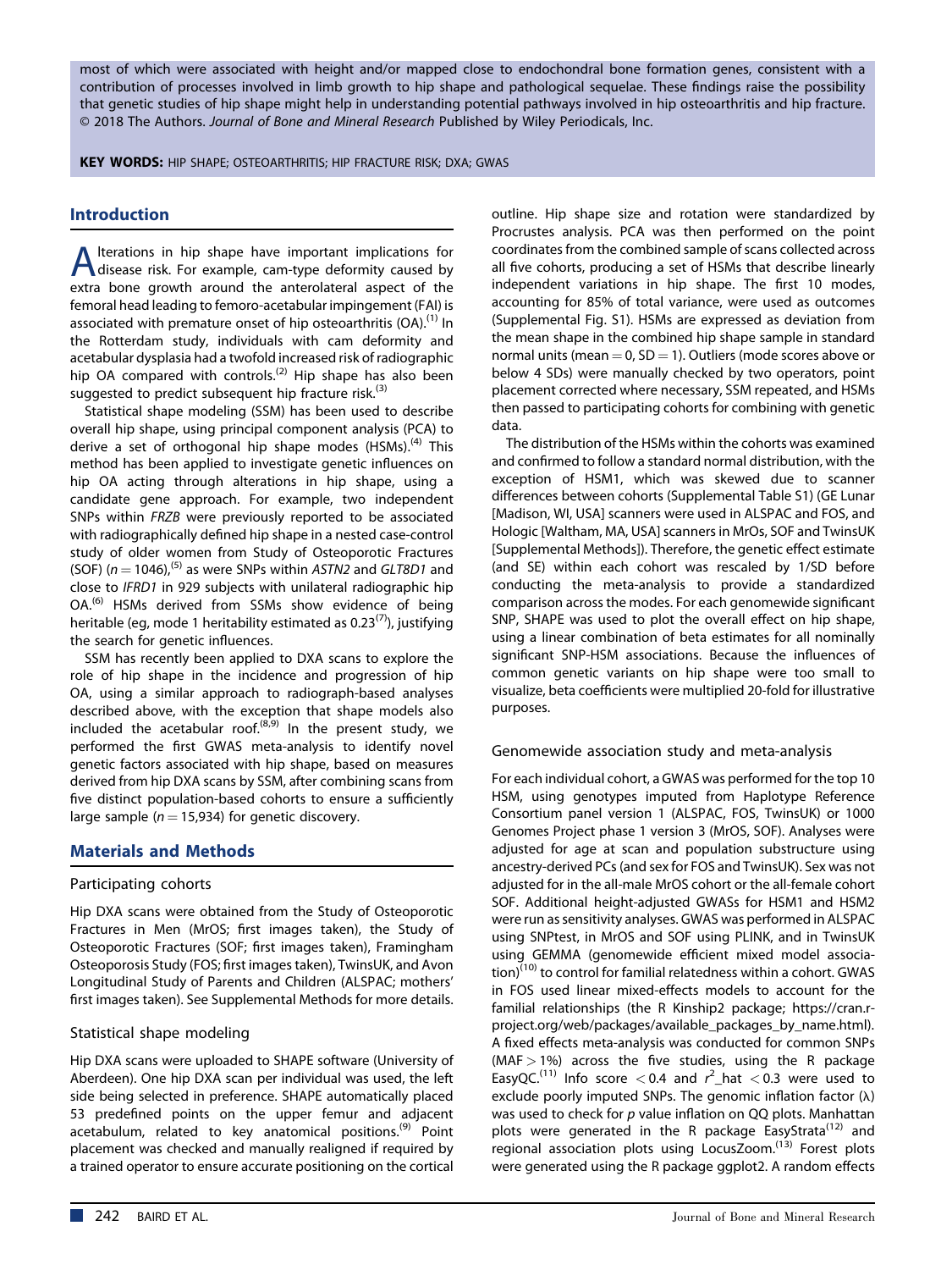meta-analysis was also run to generate  $l^2$  statistics to test for heterogeneity using the GWAMA package.<sup>(14)</sup> A Bonferronicorrected genomewide significance threshold of  $p < 5 \times 10^{-9}$ was used to account for testing genomewide SNPs across 10 outcomes (HSMs).

#### SNP heritability analysis

SNP heritabilities of the HSMs were computed on GWAS summary statistics by LD score regression, using the LDSC module.<sup>(15)</sup> LD score regression was also used to examine genetic correlations between the HSMs and hip osteoarthritis, $(16)$  anthropometric traits (height $(17)$  and waist circumference $(18)$ ), and femoral neck bone mineral density (FN BMD).<sup>(19)</sup>

# SNP associations with other traits

GWAS-identified SNPs were examined in relation to OA using summary statistics available from the arcOGEN hip OA GWAS<sup>(16)</sup> [\(https://www.arcogen.org.uk/](https://www.arcogen.org.uk/)), a recent UK Biobank hip OA  $GWAS<sub>1</sub><sup>(20)</sup>$  and a hip fracture GWAS (as yet unpublished; see Supplemental Methods). In addition, a look-up was performed on GWASs of anthropometric and bone-related traits collected in the MRBase database.<sup>(21)</sup> Approximate Bayesian colocalization analysis was performed to determine the posterior probability (PP) that these associations share the same causal SNP within the genomic region. The "coloc.abf" function in the coloc package in R was used,<sup>(9)</sup> using the default setting for the priors  $(p=1\times10^{-4}$  for each trait to be associated separately and  $p = 1 \times 10^{-5}$  for both traits to be associated jointly).

# Functional analyses

To further whittle down GWAS loci to fewer, potentially causative variants, several computational and wet-lab experimental analyses were performed. First, the function of genes in the genomic region of the lead SNPs was explored, including known skeletal functions, as well as whether Mendelian diseases (curated from Online Mendelian Inheritance in Man [OMIM]) that have been associated with a skeletal abnormality, and/or whether mouse knockouts have been reported demonstrating a skeletal phenotype. Second, to identify possible roles of lead and proxy variants in cis-regulation, GWAS-identified SNPs were examined in an osteoblast eQTL genomewide data set, based on 95 unrelated donors.<sup>(22)</sup> For the hip shape-associated SNP(s) showing evidence of cis-regulatory activity, evidence of a direct signal between the eQTL and hip shape (rather than through coincidental sharing due to linkage) was sought by

**Table 1.** Genetic Associations Detected in the Meta-Analysis ( $p < 5 \times 10^{-9}$ )

heterogeneity of association across multiple SNPs in the ciseQTL region using HEIDI test statistics.<sup>(23)</sup> Third, whether lead and/or proxy SNPs represent sites of transcriptional regulation was finally evaluated using a combination of bioinformatics tools including RegulomeDB and with data acquired from an experimental approach, the Assay for Transposase-Accessible Chromatin followed by sequencing  $(ATAC-seq)^{(24)}$  applied to mouse proximal femur. See Supplemental Methods for more details.

# **Results**

#### Hip shape GWAS

Hip shape measures were available in 19,379 individuals across the five participating cohorts (Supplemental Table S2), in whom genotype data were available in 15,934. A total of 7,191,926 SNPs across the five cohorts passed quality-control filters. Inspection of the QQ plots, both within the GWASs conducted on individual cohorts and for the overall meta-analysis, showed no inflation of  $p$  values (genomic inflation factors for all HSM  $GWASs < 1.07$ ). Four of the 10 HSMs were estimated to have a small SNPwise heritable component by LD score regression  $(HSM1: h^2 = 0.072$  [95% CI 0.0067, 0.14]; HSM2: 0.12 [0.041,0.19]; HSM5: 0.075 [0.012, 0.14]; HSM8: 0.12 [0.040, 0.16]). LD score regression demonstrated a moderate genetic correlation between HSM2 and height ( $r<sub>q</sub> = 0.16$  [0.031, 0.29],  $p = 0.015$ ) and body mass index (BMI)-adjusted waist circumference (an independent predictor of mortality<sup>(25)</sup>) ( $r<sub>g</sub> = 0.31$  [0.14, 0.48],  $p = 0.0002$ ).

Manhattan plots indicated genomewide significant associations for HSM1, HSM2, and HSM5 (Supplemental Fig. S3). Nine SNPs were associated with hip shape in the meta-analysis at Bonferroni-corrected genomewide significance ( $p < 5 \times 10^{-9}$ ), five for HSM1, three for HSM2, and one for HSM5 (Table 1). Genetic associations showed little evidence of heterogeneity between cohorts as reflected by low  $l^2$  estimates (Fig. 1). SNPs associated with one HSM at genomewide significance were also associated with other HSMs at nominal significance threshold  $(p < 0.05)$  (Fig. 2). On illustrating the overall effect of each genomewide significant SNP on hip shape, based on a 20-fold magnification, the minor allele was associated with the following shape differences: altered aspect ratio (ie, width relative to height) of the upper femur (wider: rs1243579, rs10473612, rs59341143, and rs6537291; narrower: rs2158915 and rs73197346); narrower and more angulated femoral neck (rs1966265); smaller femoral head (rs1885245) (Fig. 3).

| <b>HSM</b>     | <b>SNP</b> | Gene/locus        | EA | <b>EAF</b> | <b>Beta</b> | <b>SE</b> |                        |
|----------------|------------|-------------------|----|------------|-------------|-----------|------------------------|
|                | rs2158915  | 17q24.3           | G  | 0.35       | $-0.13$     | 0.012     | $8.47\times10^{-27}$   |
|                | rs1243579  | 14q32.13          | G  | 0.15       | 0.12        | 0.015     | $2.85\times10^{-14}$   |
|                | rs10743612 | 12p11.22          | A  | 0.24       | 0.093       | 0.013     | $2.91 \times 10^{-12}$ |
|                | rs73197346 | 21g22.12          |    | 0.14       | $-0.11$     | 0.017     | $2.52 \times 10^{-10}$ |
|                | rs59341143 | 4p15.33           |    | 0.15       | 0.098       | 0.016     | $6.53\times10^{-10}$   |
| 2              | rs1966265  | FGFR4             |    | 0.38       | 0.13        | 0.014     | $3.73 \times 10^{-20}$ |
| 2              | rs6537291  | 4g31.21           | Α  | 0.38       | $-0.073$    | 0.012     | $1.01\times10^{-9}$    |
| $\overline{2}$ | rs1885245  | ASTN <sub>2</sub> | G  | 0.40       | 0.071       | 0.012     | $4.95\times10^{-9}$    |
| 5              | rs2160442  | 17q24.3           | Α  | 0.35       | $-0.092$    | 0.012     | $5.18 \times 10^{-14}$ |

Nine single-nucleotide polymorphisms (SNPs) exceeding cut-off for genomewide significance for hip shape modes (HSMs), describing the SNP identifier, gene (locus where intergenic), effect (ie, minor) allele (EA), effect allele frequency (EAF), effect estimate (beta), and p value (p).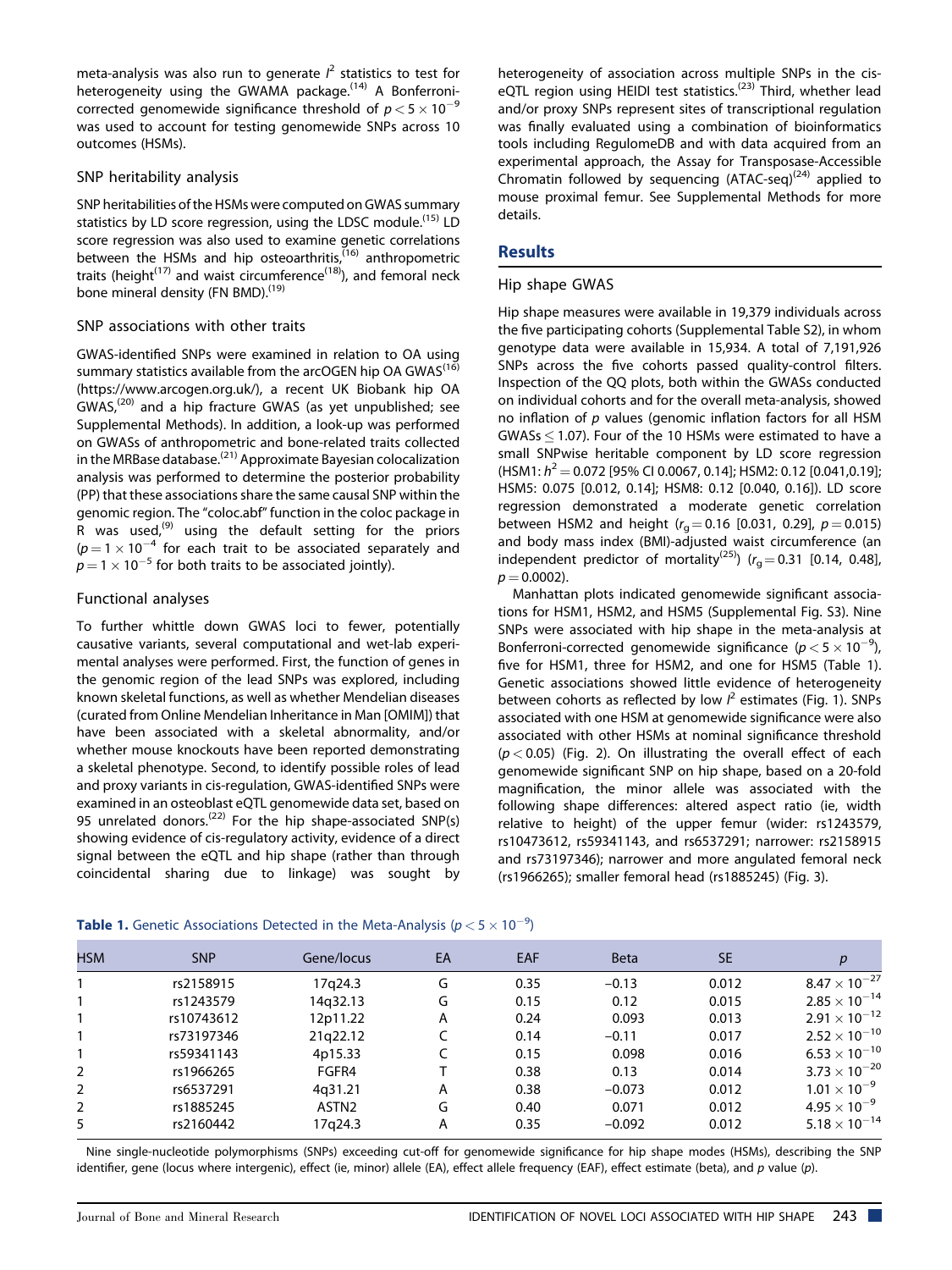

Fig. 1. Forest plot showing association between lead SNPs shown in Table 1 and HSM1 or HSM2, by cohort. Subsequent random effects meta-analysis showed little evidence of heterogeneity as reflected by low  $l^2$  (rs215895 = 0.06, rs1243579 = 0.15, rs10473612 = 0, rs73197346 = 0.06, rs59341143  $= 0.13$ , rs1966265  $= 0$ , rs1542725  $= 0.08$ , rs1885245  $= 0$ ).

#### HSM1 and HSM5

The strongest association with HSM1 was for rs2158915, an intergenic SNP at the 17q24.3 locus upstream of SOX9, with the minor allele inversely related to HSM1 ( $p = 8.47 \times 10^{-27}$ ; Supplemental Fig. S4), indicating a narrower aspect ratio of the upper femur (Supplemental Fig. S1). The same locus was associated with HSM5 in this study, with which rs2160442 (in perfect linkage with rs2158915) showed the strongest association ( $p = 5.18 \times 10^{-14}$ ). HSM1 and HSM5 showed similar patterns of associations across all the SNPs within this region (Supplemental Fig. S4), co-localization analysis strongly favoring the hypothesis that these modes share a common genetic signal (posterior probability [PP] of shared causal variant  $= 98.4\%$ ). Four additional SNPs were associated with HSM1 at a genomewide significance level: rs1243579, an intergenic SNP between GSC and DICER1 ( $p = 2.85 \times 10^{-14}$ ; 14q32.13; Supplemental Fig. S5); rs10743612, an intergenic SNP between KLHL42 and  $\overline{PT}$ HLH (p = 2.91  $\times$  10<sup>-12</sup>; 12p11.22; Supplemental Fig. S6); rs73197346, an intergenic SNP between RUNX1 and MIR802  $(p = 2.52 \times 10^{-10}; 21q22.12;$  Supplemental Fig. S7); rs59341143, an intergenic SNP between RAB28 and NKX3-2 ( $p = 6.53 \times 10^{-10}$ ; 4p15.33; Supplemental Fig. S8). Two suggestive associations were also detected for HSM1: rs6458443, an intronic SNP in RUNX2 ( $p = 6.69 \times 10^{-9}$ ), and rs6564537, an intronic SNP in WWOX  $(p = 1.08 \times 10^{-8})$  (Supplemental Table S3).

#### HSM2

The minor allele of rs1966265, a missense SNP of FGFR4, was positively associated with HSM2, indicating a narrower femoral neck (Supplemental Fig. S1) ( $p = 3.73 \times 10^{-20}$ ; Supplemental Fig. S9). PolyPhen2 revealed that rs1966265 is unlikely to affect protein function, implying that rs1966265 may not be the causal

SNP at this locus. For example, rs12519145 in high LD with rs1966265 showed strong evidence of enhancer activity on RegulomeDB and Haploreg annotation and would be a stronger functional candidate (Supplemental Table S5). Two additional SNPs were associated with HSM2 at a genomewide significance level: rs6537291, an intergenic SNP upstream to  $HHIP$  ( $p = 1.01$  $\times$  10<sup>-9</sup>; 4q31.21; Supplemental Fig. S10); rs1885245, an intronic SNP of  $ASTN2$  ( $p=4.95\times10^{-9}$ ; Supplemental Fig. S11). In addition, rs17725170, an intergenic SNP between IRX1 and ADAMTS16, showed a suggestive association with HSM2  $(p=5.69\times10^{-9};$  5p15.33; Supplemental Table S3).

#### Variants shared with other traits

#### Height

The minor allele of the FGFR4 SNP was related to greater stature  $(p=3.8\times10^{-16})$  (Table 2); co-localization analysis strongly favored the hypothesis that HSM2 and height have separate causal variants at this locus (PP =  $98.3\%$  and 1.7% for separate and shared signals, respectively). The 17q24.3 minor allele was associated with greater stature ( $p = 7 \times 10^{-6}$ ), co-localization analysis favoring distinct causal variants for HSM1 and height  $(PP = 76.5\%$  and 23.2% for separate and shared signals respectively). The 4q31.21 minor allele was associated with smaller stature ( $p = 1.9 \times 10^{-6}$ ), co-localization analysis strongly favoring different causal variants for HSM2 and height (PP  $=$  99.9%). The 12p11.22 minor allele was weakly associated with smaller stature ( $p = 0.01$  for proxy SNP), co-localization analysis strongly favoring different causal variants of HSM1 and height  $(PP = 97.8\%)$ . The minor allele of the ASTN2 SNP was associated with greater stature ( $p$   $=$  1.4  $\times$  10 $^{-11}$ ), co-localization analysis favoring sharing of causal variants for HSM2 and height  $(PP = 93.9\%).$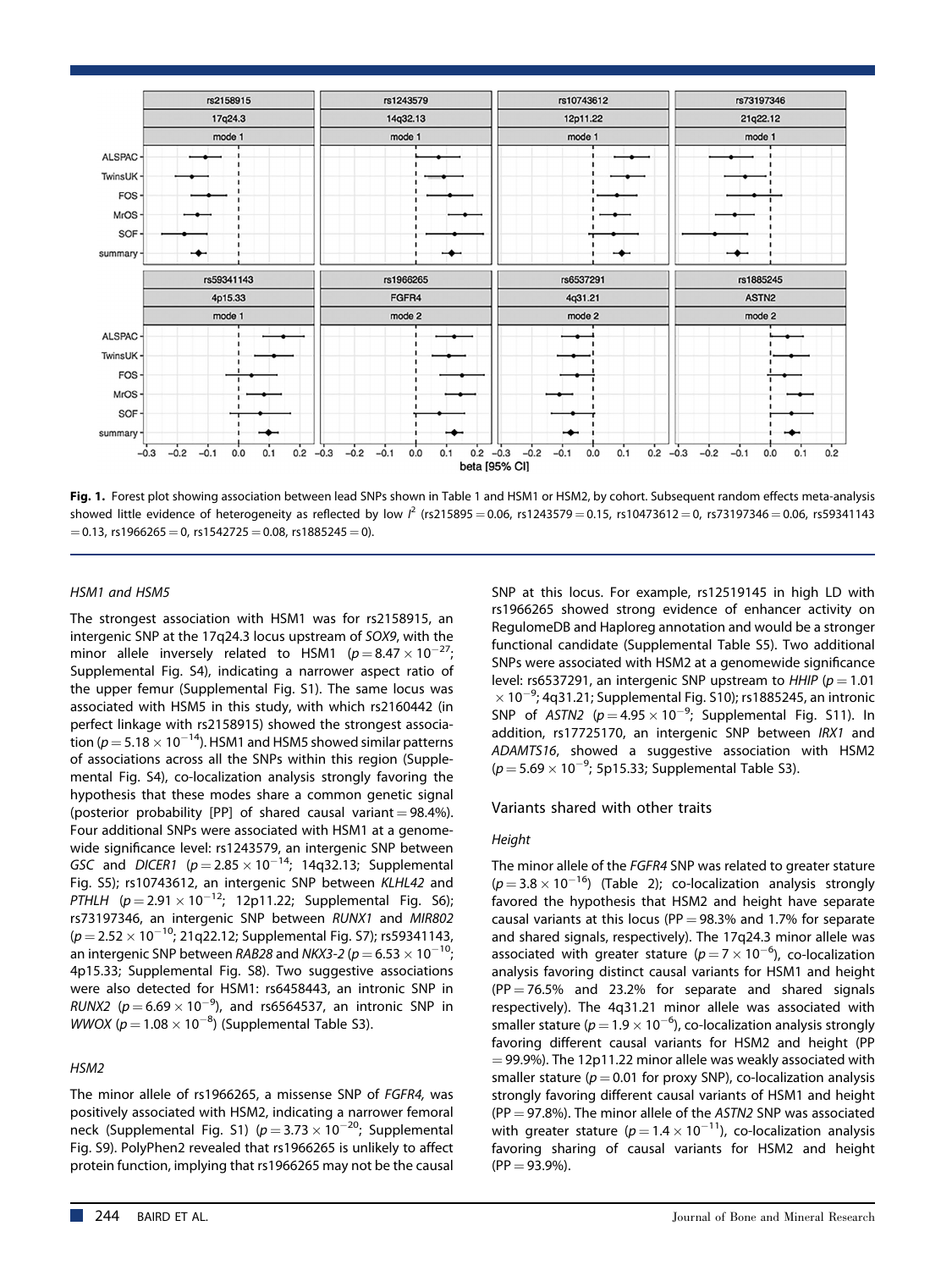

Fig. 2. Association between lead SNPs shown in Table 1 and each HSM. Results show effect size (SD) with 95% confidence interval.

#### Hip OA

Minor alleles of proxy SNPs for the 12p11.22 and ASTN2 SNPs were associated with greater risk of hip OA in arcOGEN<sup>(16)</sup>  $(p=9.6\times10^{-5}$  and  $p=0.0025$ , respectively) (Table 2). In addition, the 21q22.12 minor allele was associated with a

reduced risk of hip OA in a recent GWAS based on UK Biobank  $(p = 0.006)$ .<sup>(20)</sup> Co-localization analysis strongly favored a shared causal variant for HSM1 and hip OA at the 12p11.22 locus (PP = 99.6%) but not the 21q22.12 locus (PP = 32.8%). A shared causal variant between HSM2 and hip OA was also the favored hypothesis at the ASTN2 locus (PP = 57.4%). In addition,



Fig. 3. Effect of SNPs shown in Table 1 on hip shape. The overall effect of each SNP shown in Table 1 on hip shape was subsequently modeled for the minor (ie, effect) allele, by entering the beta value for each association of that SNP with HSMs at  $p < 0.05$ , into SHAPE (see Fig. 2; beta estimates multiplied by 20 for illustrative purposes).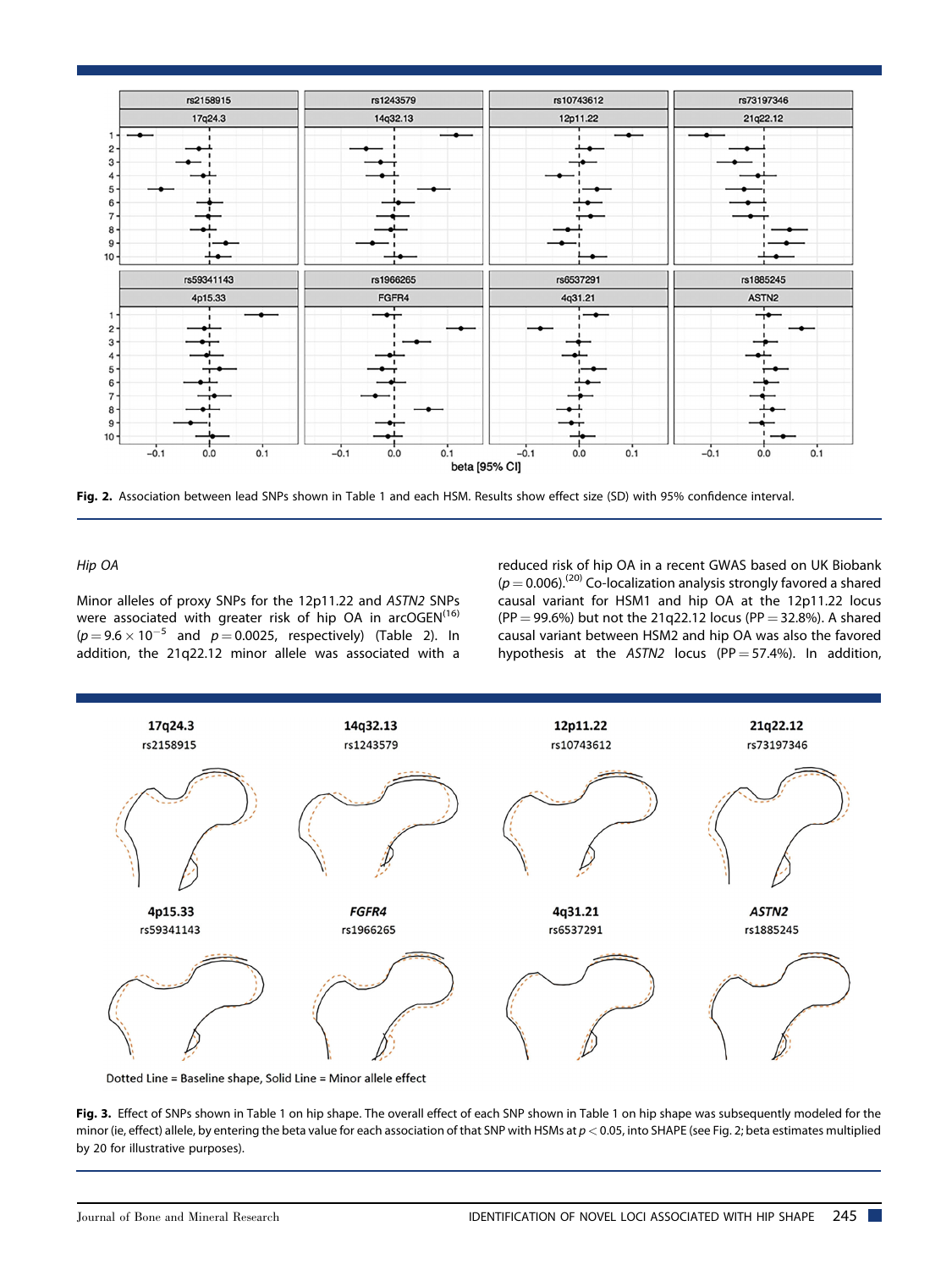|                 |                              |    |                   | Hip OA                                     |                                | <b>Hip fracture</b> |                                               | FN BMD                                                               |                                                                                                                | Height                |                                         | Waist circumference  |
|-----------------|------------------------------|----|-------------------|--------------------------------------------|--------------------------------|---------------------|-----------------------------------------------|----------------------------------------------------------------------|----------------------------------------------------------------------------------------------------------------|-----------------------|-----------------------------------------|----------------------|
| <b>ANS pear</b> | Gene/locus                   | EA | g                 |                                            | õ                              |                     | Beta                                          |                                                                      | Beta                                                                                                           |                       | Beta                                    |                      |
| \$2158915       | 7q24.3                       |    | $0.99^a$          | 0.64                                       | 1.26                           | 0.0029              | $-0.025$                                      | 0.0017                                                               |                                                                                                                | $7 \times 10^{-6}$    | $-0.013$                                | 0.0023               |
| \$1243579       | 4q32.13                      |    | 1.01 <sup>a</sup> | .72                                        | 1.03 <sup>a</sup>              |                     |                                               |                                                                      | $\begin{array}{@{}c@{\hspace{1em}}c@{\hspace{1em}}}\n 0.014 \\ -0.044^\circ \\ \hline\n -0.0089\n \end{array}$ |                       | $-0.0057$ <sup>a</sup><br>$-0.10$<br>MA | 0.31<br>0.053        |
| \$10743612      | 2p11.22                      |    | $1.14^{a}$        | $9.6 \times 10^{-5}$<br>0.006 <sup>b</sup> |                                | $0.38$ MA           |                                               | $\begin{array}{c} 0.013 \\ 8.77 \times 10^{-7} \\ 0.029 \end{array}$ |                                                                                                                | $0.25$<br>0.011       |                                         |                      |
| \$73197346      |                              |    | $0.87^{b}$        |                                            | <b>NA</b><br>1.06 <sup>ª</sup> |                     |                                               |                                                                      |                                                                                                                | $\widetilde{\Sigma}$  |                                         | ≨                    |
| 559341143       | 21q22.12<br>4p15.33<br>FGFR4 |    | 1.00 <sup>a</sup> | 0.69                                       |                                |                     | 0.026<br>0.044<br>0.025<br>0.016 <sup>3</sup> | ≸                                                                    |                                                                                                                | $\overline{0}$        | $-0.0041$ <sup>a</sup><br>0.029         | 0.52                 |
| rs1966265       |                              |    | 1.01              |                                            | 0.86                           | 0.54<br>0.089       |                                               | 0.096                                                                |                                                                                                                | $3.8 \times 10^{-16}$ |                                         | $3.9 \times 10^{-6}$ |
| \$6537291       | 4q31.21                      |    | 1.03 <sup>a</sup> | 0.26                                       | $0.93^{a}$                     | 0.29                | 0.0092                                        | 0.24                                                                 | NA<br>0.007 <sup>a</sup><br>0.035<br>0.02                                                                      | $1.9\times10^{-6}$    | $-0.0024$ <sup>a</sup>                  | 0.58<br>0.5          |
| s1885245        | ASTN <sub>2</sub>            |    | $1.09^a$          | 0.0025                                     | 1.17                           | 0.02                | 0.00013                                       | 0.99                                                                 |                                                                                                                | $1.4 \times 10^{-11}$ | 0.0029                                  |                      |

Table shows other phenotypic associations for the genetic signals identified for hip shape illustrated in Table 1, including details of the effect (ie, minor) allele. Because SNPs identified in Table 1 were not Table shows other phenotypic associations for the genetic signals identified for hip shape illustrated in Table 1, including details of the effect (ie, minor) allele. Because SNPs identified in Table 1 were not<br>genotyped/i  $^2$  > 0.8) was selected by MRBase where necessary.<sup>(a)</sup> Results show odds ratio and p value from the hip OA arcogen GWAS<sup>(16)</sup> and UK Biobank GWAS,<sup>(b) (20)</sup> and from an unpublished hip fracture GWAS. Beta estimates and p values are from GWAS for FN BMD,<sup>(19)</sup> height,<sup>(17)</sup> and waist circumference.<sup>(18)</sup> Biobank GWAS,<sup>(b) (20)</sup> and from an unpublished hip fracture GWAS. Beta estimates and p values are from GWAS for FN BMD,<sup>(19)</sup> height,<sup>(17)</sup> and waist circumference.<sup>(18)</sup> genotyped/imputed consistently across other GWASs, a suitable proxy SNP (r

 $^3$ Details of proxy SNPs used for each GWAS: Hip OA: rs2158915 proxied by rs8082221 ( $r^2$  = 1), rs1243579 proxied by rs3861665 ( $r^2$  = 0.878), rs10743612 proxied by rs258334 ( $r^2$  = 0.865), rs59341143 proxied by ¼ 0.865), rs59341143 proxied by  $^2$   $=$  1); Height:  $2 = 0.878$ ), rs59341143 proxied  $2 = 0.97$ ). Effect size reported  $2 = 0.963$ ); FN BMD: rs1966265 proxied by rs2011077 (r $\sim$  $\gamma^2 = 1$ ), rs6537291 proxied by rs7655625 ( $r^2$  $2 = 1$ ); Waist circumference: rs1243579 proxied by rs3861665 (r $\delta$  $^{2}$  = 0.878), rs10743612 proxied by rs258394 (r $\frac{1}{2}$  $P^2 = 1$ ), rs1885245 proxied by rs7856625 (r $P^2$  $\sim$  ¼ 0.887), rs59341143 proxied by rs10034452 (r  $^{2}$  = 1), rs1243579 proxied by rs3861665 (r<sup>2</sup>)  $2\pm0.878$ ), rs59341143 proxied by rs10034452, rs6537291 proxied by rs2130339 (r $\pm0.0339$  $2^2 = 1$ ), rs6537291 proxied by rs13118928 (r)  $\scriptstyle\sim$ by rs10034452, rs6537291 proxied by rs2130339; Fracture: rs1243579 proxied by rs1243577 (r for the minor allele for each proxy look-up. NA means no suitable proxy could be found for the minor allele for each proxy look-up. NA means no suitable proxy could be found. aDetails of proxy SNPs used for each GWAS: Hip OA: rs2158915 proxied by rs8082221 (r ¼ 1), rs59341143 proxied by rs10034452 (r rs1243579 proxied by rs3861665 (r ่ rs10034452 (r

rs13148031 and rs4837613, previously suggested to be associated with increased and decreased joint space width, respectively, are in high LD ( $r^2 > 0.8$ ) with minor alleles of 4q31.21 and ASTN2 reported here.<sup>(26)</sup>

# Hip fracture

In an as yet unpublished GWAS (Supplemental Methods), the 17q24.3 and ASTN2 minor alleles showed positive associations with hip fracture risk ( $p = 0.003$  and  $p = 0.02$ , respectively). Colocalization analysis favored a shared causal signal for hip shape and hip fracture at 17q24.3 (PP  $=$  62.5% with HSM1) but not the ASTN2 locus (PP  $=$  23.6% with HSM2).

# Other traits

The 17q24.3 minor allele was inversely related to femoral neck (FN) bone mineral density (BMD) ( $p = 0.002$ ), co-localization showing little evidence for a shared causal variant for HSM1 and FN BMD at this locus (PP = 13.7%). The 14q32.13, 12p11.22, and 21q22.12 SNPs were also associated with FN BMD ( $p = 0.013$ ,  $p = 8.77 \times 10^{-7}$  and  $p = 0.029$ , respectively). The 17q24.3 and FGFR4 minor alleles were associated with smaller ( $p = 0.0023$ ) and larger ( $p = 3.9 \times 10^{-6}$ ) waist circumference, respectively.

# Sensitivity analyses

Genomewide significant signals were unchanged in HSM1 and HSM2 GWAS meta-analyses including height adjustment (Supplemental Table S4).

# Functional evaluation

#### Gene function

Consistent with the above associations between loci that we identified and height, FGFR4 is known to be involved in endochondral bone formation, as are SOX9, PTHLH, HHIP, NKX3- 2, DICER1, and RUNX1 within 200 kbp of 17q24.3, 12p11.22, 4q31.21. 4p15.33, 14q32.13, and 21q22.12, respectively (Table 3). These genes are also associated with Mendelian disorders causing skeletal abnormalities and/or skeletal defects in murine knockouts (Table 3).

# Osteoblast eQTL look-up

The 14q32.13 SNP showed evidence of cis-regulatory activity in a human osteoblast eQTL database (GSC  $[p = 0.0012]$ , SERPINA10  $[p = 0.0042]$ , ASB2  $[p = 0.017]$ , TCL6  $[p = 0.041]$ ), of which mutations in GSC (Goosecoid Homeobox) have previously been reported to cause hip dysplasia.<sup>(27)</sup>  $p_{\text{HEIDI}} > 0.05$  confirmed that a single causal variant within the 14q32.13 LD block is likely to affect both osteoblast GSC expression and HSM1. The 12p11.22 SNP also showed evidence of cis-regulatory activity in human osteoblasts, though none of the associated genes are of known functional relevance (REP15  $[p = 0.0016]$ , FGFR1OP2  $[p = 0.012]$ , PPFIBP1  $[p = 0.016]$ ).

RegulomeDB was used to screen SNPs in LD with lead SNPs for predicted functional consequences. At 14q32.13, rs12436596, in perfect LD with rs1243579 and with equivalent eQTL associations, showed strong evidence of functionality in RegulomeDB and also Haploreg and CADD, as well as evolutionary conservation in GERP $++$  (Supplemental Table S5). SNPs in LD with the majority of other lead SNPs were also identified with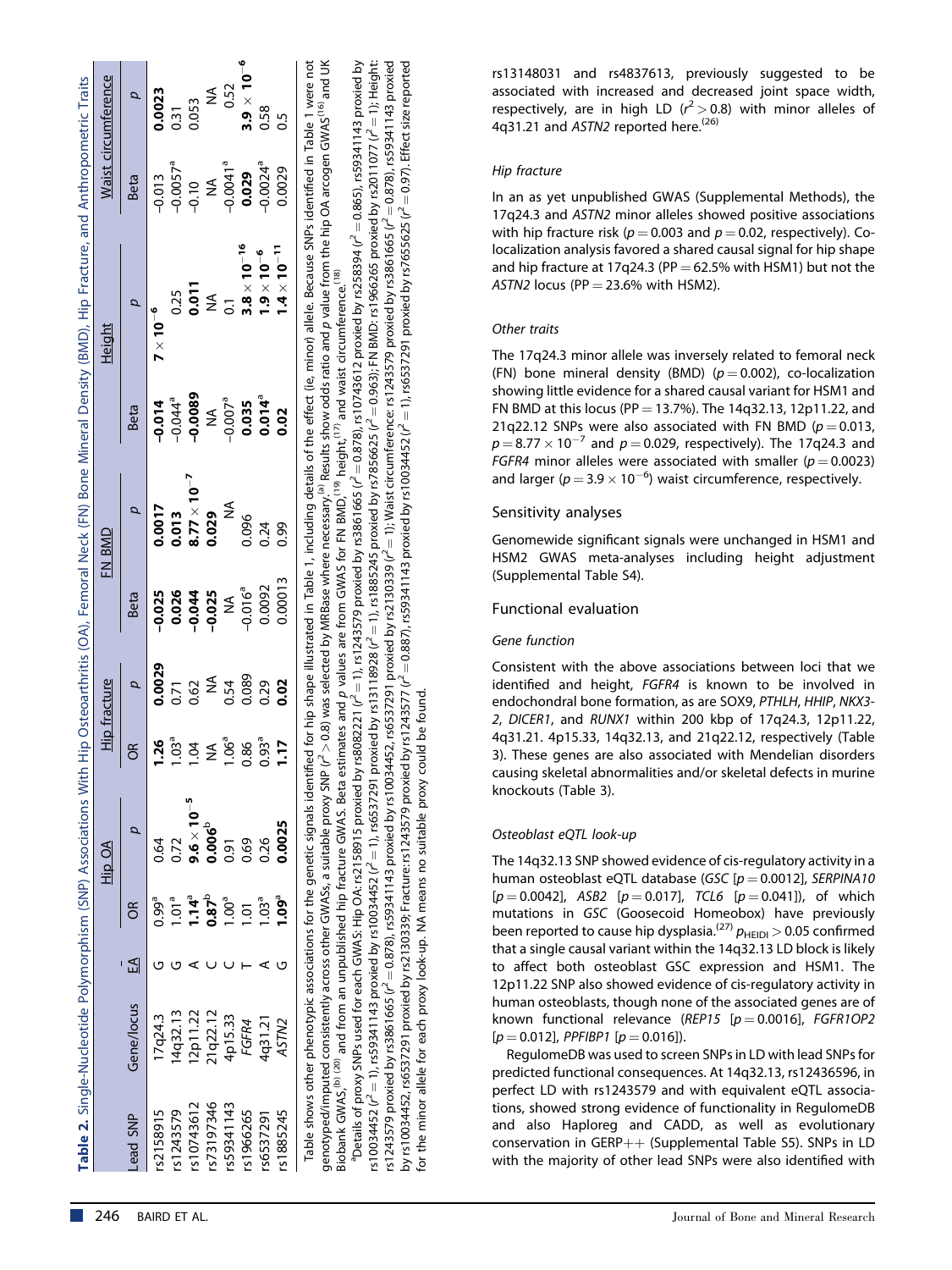| Locus                                                    | Osteoblast/chondrocyte<br>function                                                                                                                                  | Mendelian disorder causing<br>skeletal abnormalities                                                              | Skeletal defect in<br>murine knockout                                                                       |
|----------------------------------------------------------|---------------------------------------------------------------------------------------------------------------------------------------------------------------------|-------------------------------------------------------------------------------------------------------------------|-------------------------------------------------------------------------------------------------------------|
| SOX9 (17q24.3,<br>rs2158915:<br>upstream)                | Transcription factor primarily involved in<br>chondrogenesis, <sup>(42)</sup> SOX9 activity can be<br>increased through being targeted by<br>PTHI $H^{(33)}$        | Campomelic dysplasia, (43)<br>Pierre Robin sequence, (44)<br>Cooks syndrome <sup>(45)</sup>                       | Chondrodysplasia and<br>abnormal joint formation <sup>(46)</sup>                                            |
| GSC (14q32.13,<br>rs1243579:<br>upstream)                | Goosecoid Homeobox, Transcription factor<br>involved in early development <sup>(27)</sup>                                                                           | Short stature, auditory canal<br>atresia, mandibular<br>hypoplasia, and skeletal<br>abnormalities <sup>(27)</sup> | Severe craniofacial<br>abnormalities <sup>(47)</sup>                                                        |
| <b>DICER1</b><br>(14q32.13,<br>rs1243579:<br>downstream) | Ribonucleases III, which cleaves mRNA into<br>microRNA, involved in regulating<br>chondrocyte proliferation <sup>(37)</sup>                                         | None identified                                                                                                   | Inhibition of chondrocyte<br>proliferation resulting in<br>skeletal growth<br>abnormalities <sup>(37)</sup> |
| <b>PTHLH</b><br>(12p11.22,<br>rs10743612:<br>downstream) | Parathyroid hormone-like hormone, regulates<br>endochondral bone development, <sup>(34)</sup> inhibits<br>chondrocyte differentiation <sup>(34)</sup>               | Brachydactyly <sup>(48)</sup>                                                                                     | Dyschondroplasia <sup>(49)</sup>                                                                            |
| <b>RUNX1</b><br>(21q22.12,<br>rs73197346:<br>upstream)   | Interacts with RUNX2 to regulate endochondral None identified<br>bone formation <sup>(38)</sup>                                                                     |                                                                                                                   | Abnormal chondrogenesis of<br>the sternum and skull <sup>(50)</sup>                                         |
| $NKX3-2$<br>(4p15.33,<br>rs59341143:<br>downstream)      | NK3 Homeobox 2, promotes chondrogenesis<br>by inhibiting factors that interact with bone<br>morphogenetic proteins (BMPs) <sup>(36)</sup>                           | Spondylo-megaepiphyseal-<br>metaphyseal dysplasia <sup>(51)</sup>                                                 | Vertebral defects <sup>(52)</sup>                                                                           |
| FGFR4<br>HHIP (4q31.21,<br>rs6537291:<br>downstream)     | FGR4 regulates chondrocyte autophagy <sup>(32)</sup><br>Ihh regulates chondrocyte differentiation and is<br>critical in endochondral bone formation <sup>(35)</sup> | None identified<br>Brachydactyly <sup>(53)</sup>                                                                  | Impaired long bone<br>Shortened skeleton<br>(overexpression in<br>chondrocytes) <sup>(54)</sup>             |
| ASTN <sub>2</sub>                                        | None identified                                                                                                                                                     | None identified                                                                                                   | No mouse knockouts<br>described                                                                             |

Table 3. Function of Genes Linked to the Single-Nucleotide Polymorphisms (SNPs) Associated With Hip Shape

Table summarizes the role of genes related to SNPs identified in Table 1. rs1966265 and rs1885245 reside within the gene of interest; the other SNPs are intergenic. For the latter, the nearest protein coding gene(s) was selected as gene(s) of interest, and role in osteoblast and/or chondrocyte function and skeletal expression summarized, along with whether the gene is known to cause a Mendelian disease (curated from OMIM) associated with a skeletal abnormality, or a skeletal phenotype when knocked out in mice.

predicted functional consequences by RegulomeDB and haploreg.

ATAC-seq was employed to examine intersections between SNPs in LD with lead variants and sites of open chromatin, depicting putative regulatory sequences, in DNA derived from mouse embryonic proximal femora. Intersections were observed for three SNPs: rs28718249 on chromosome 4,  $r^2$   $=$  0.51 with the lead variant (rs59341143), at an ATAC-seq peak immediately adjacent to the RAB28 promoter; rs6871994 on chromosome 5,  $r^2$   $=$  0.98 with the lead variant (rs17725170), at an ATAC-seq peak within a regulatory gene desert; rs4836757, located within an ASTN2 intron 9,  $r^2 = 0.52$  with the lead variant (rs1885245) (Supplemental Fig. S12).

To look for enrichment of open chromatin signals within lead variant locus, a randomized set of matched loci was generated and intersected with the ATAC-seq data from proximal femur. This indicated a significant ( $p < 0.05$ ) overlap of our lead variant locus with putative regulatory regions, an enrichment not observed with an ATAC-seq data set from brain, nor active chromatin mark (H3K27ac) data from human bone marrow– derived cells and developing limb buds. Additionally, enrichment testing was performed for lead variants associated with individual hip-shape measures—although no sets showed

enrichment using a Bonferroni-corrected genomewide significance threshold of  $10^{-9}$ , HSM1 had a significant overlap with proximal femur ATAC-seq peaks ( $p < 0.05$ ) when using a lowerstringency threshold of  $10^{-7}$ .

# **Discussion**

This GWAS of hip shape identified nine SNPs, in eight loci, to be associated with hip shape by GWAS meta-analysis at Bonferronicorrected genomewide significance ( $p < 5 \times 10^{-9}$ ). Consistent signals were observed across the five cohorts despite their differences in age, sex, and type of DXA scanner used. Genetic associations were identified for three of the 10 modes examined (ie, HSM1, HSM2, and HSM5). It may be that the remaining HSMs, which together explain approximately 50% of total variance in hip shape, are less heritable, consistent with our finding that, apart from HSM1, HSM2, and HSM5, only HSM8 showed an SNPwise heritable component by LD score regression.

Although this represents the first reported GWAS for hip shape, previous candidate gene studies<sup> $(7,8)$ </sup> have examined associations between OA susceptibility loci and hip shape, following application of SSM to radiographs (Supplemental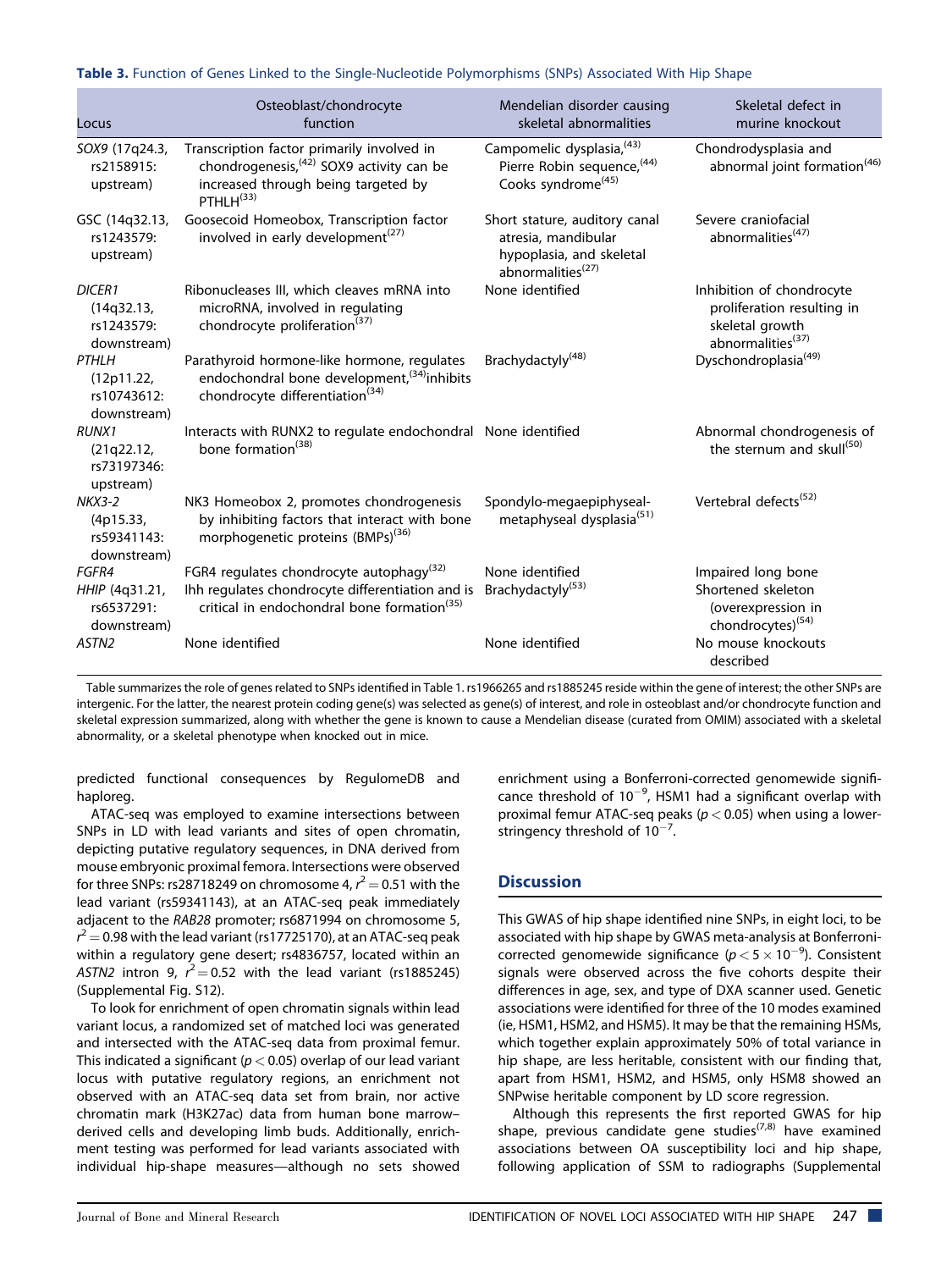Table S6). rs4836732, reported to be associated with hip shape by Lindner and colleagues,<sup>(6)</sup> is in LD ( $r^2$   $=$  0.49) with rs1885245 ASTN2 SNP we found to be associated with HSM2, both studies observing relationships with femoral head size. Six other SNPs identified across these two SSM studies showed little evidence of association with hip shape in the present study. In a more recent candidate gene study, we observed a similar relationship between rs10492367 and HSM1 in ALSPAC mothers to that found here for rs10743612/12p11.22, with which it is in high LD  $(r^2 = 0.78;$  Supplemental Fig. S6).<sup>(26)</sup> Therefore, using the hypothesis-free GWAS approach, the present study has advanced understanding of the genetic influence on hip shape through identification of six new associated loci.

The shape effects may have pathological sequelae, as suggested by evidence that associations between the 12p11.22 and ASTN2 locus SNPs, and HSM1 and HSM2, respectively, co-localized with signals previously reported in association with hip OA risk. $^{(16)}$  This implied relationship between hip shape and hip OA is in-keeping with reported associations between hip DXA-derived hip shape, obtained using the same SSM method as used here, and hip  $OA^{(8,9)}$  For example, a wider upper femur as reflected by HSM1, associated with 12p11.22 and 21q22.12 loci related to hip OA, might alter biomechanical forces of the hip and hence risk of hip OA. Femoral head size and shape, related to HSM2 (Supplemental Fig. S1), might likewise affect risk of hip OA by influencing hip biomechanics. However, individual HSMs are associated with variation in multiple aspects of hip shape, and precisely which aspect is responsible for pathological sequelae such as hip OA is currently unknown.

The genetic influences on hip shape that we identified may also influence fracture risk, given evidence of co-localization of genetic signals for HSM1 and hip fracture for the 17q24.3 locus. 17q24.3, which is upstream of SOX9, is also associated with known risk factor for hip fracture, FN BMD.<sup>(28)</sup> However, this appears to represent a distinct genetic signal to that associated with HSM1. Several other geometric parameters independent of BMD have previously been found to predict risk of hip fracture, including hip axis length, neck shaft angle, and cross-sectional moment of inertia.<sup>(29,30)</sup> However, SNPs at the 17q24.3 locus showed little relationship with geometric parameters in a hip structural analysis (HSA) GWAS performed on an overlapping set of DXA images, $(31)$  suggesting that genetic influence on hip fracture acting via hip shape are not solely explained by relationships with known geometric variables.

Because BMD, shape, and geometry are all derived from hip DXA scans, some shared genetic dependency is expected. Consistent with this, four hip shape-associated loci were also associated with femoral neck BMD, based on a look-up of a previously published GWAS. In addition, there was some overlap with the above HSA GWAS after height adjustment, particularly for HSM2-associated loci. For example, rs17725170 was in high LD ( $r^2$  > 0.8) with a SNP associated with femoral neck length at genomewide significance, and rs1966265 in weak LD ( $r^2$  > 0.3) with a SNP associated with narrow neck width at genomewide significance (David Karasik and colleagues, unpublished observations). Further analyses are warranted to explore shared genetic heritability between these distinct hip DXA-derived traits.

Further work is necessary to determine or confirm the exact genetic variants implicated by these GWAS results. Some candidates look promising; for example, the HSM1 GWAS signal at 14q32.13 associated with osteoblast expression of GSC, a

transcription factor involved in early skeletal development. Lossof-function mutations in this same gene have previously been shown to be associated with bilateral femoral head dysplasia.<sup>(27)</sup> SNPs at 17q24.3, 12p11.22, FGFR4, 4q31.21, and ASTN2 were associated with height as well as hip shape, co-localization analysis demonstrating sharing of the same causal signal for hip shape and height in the case of the ASTN2 locus. In terms of the basis for these associations between identified hip shape loci and height, rs1966265 is a non-synonymous variant in FGFR4, which is involved in endochondral bone formation.<sup>(32)</sup> Furthermore, the 17q24.3, 12p11.22, 4q31.21, 4p15.33, 14q32.13, and 21q22.12 loci are all in close proximity to known regulators of endochondral bone formation, namely SOX9,<sup>(33)</sup> PTHLH,<sup>(34)</sup> HHIP,<sup>(35)</sup> NKX3-2,<sup>(36)</sup> DICER1,<sup>(37)</sup> and RUNX1,<sup>(38)</sup> respectively. A link between limb growth and hip shape is consistent with previous findings that canine hip dysplasia is more common in larger breeds that grow more rapidly.<sup>(39)</sup> Although there is currently little evidence to support a similar relationship between height and hip development in humans, this might explain the relationship between height and hip OA risk reported in epidemiological studies.  $(40,41)$ 

Several proxy SNPs for the lead variants were identified with potential impacts on function. For example, we identified a proxy SNP at 14q32.13, which was strongly related to GSC expression in osteoblasts, predicted by haploloreg to act as an enhancer, and showed evidence of evolutionary conservation. ATAC-seq also suggested an overall enrichment of our lead variant loci for interections with putative regulatory regions.

# Strengths and weaknesses

This study represents the first hip shape GWAS, leading to the identification of several novel loci for this phenotype, which may in turn reveal novel pathogenic pathways for hip fracture and OA. Because our GWAS was limited to the first 10 HSMs, which explain approximately 85% of total variance in hip shape, our analyses effectively excluded 15% of variance in hip shape. In terms of other weaknesses, as in many meta-analyses, there were some inconsistencies in data collection between cohorts. For example, the aspect ratio of scans from the Lunar Prodigy used in ALSPAC differed from that of other scanners; however, because GWAS was performed at the level of individual cohorts, this limitation is unlikely to have affected our results as the heterogeneity was low  $(l^2$  ranged from 0 to 0.15). A further limitation is the reliance on hip DXA scans for GWAS studies of hip shape in large population-based cohorts. Whereas newer generations of DXA scanners have relatively high levels of resolution, this was not the case for older devices used to acquire hip DXA scans from participating cohorts, in which resolution is relatively poor, leading to difficulty in accurately defining characteristics such as osteophytes. Nevertheless, we replicated at least one genetic association with hip shape previously identified from radiographic studies. In addition, given the sample size, we elected to focus on common SNPs (MAF  $\geq$  1%), which may have overlooked important genetic influence from lower-frequency SNPs exerting relatively strong effects.<sup>(19)</sup>

Lack of a separate replication cohort represents a further limitation to the present study, particularly in the case of those associations that were close to the  $p < 5 \times 10^{-9}$  genomewide significance. Because PCA methods that we employed generate shape phenotypes specific to the data set, this potentially limits the opportunity for independent replication in other cohorts. That said, HSM1, reflecting upper femur height-to-width ratio,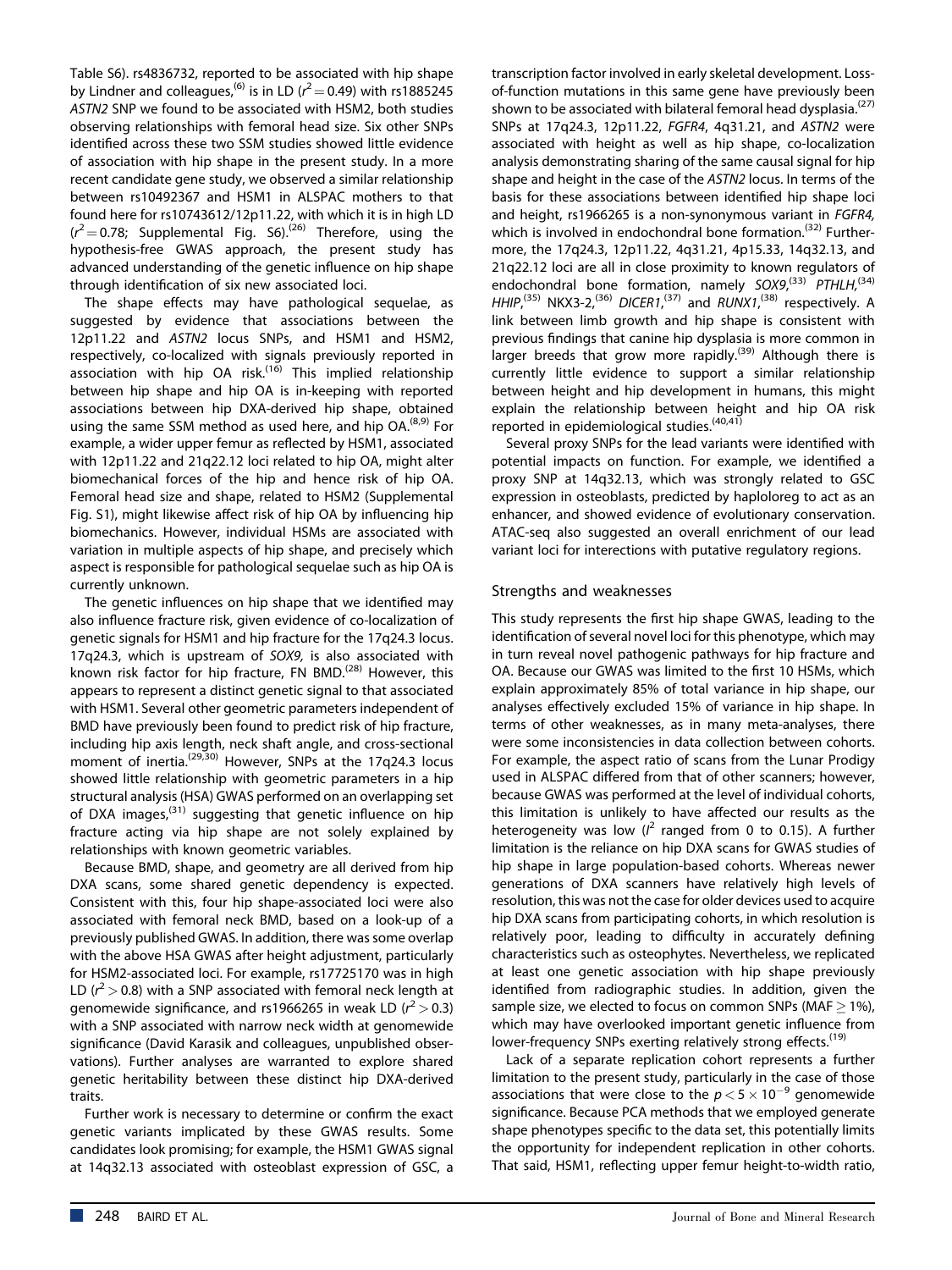for which we observed the largest number of genetic associations, is consistently the first mode generated by SSM in DXA-based hip images, irrespective of which study population this is applied to. Moreover, parameters for the shape model used in this study are available on request, making it feasible to generate identical shape parameters in other cohorts, enabling independent replication of our findings.

# **Conclusions**

A GWAS meta-analysis identified eight loci consistently associated with DXA-derived hip shape. Most loci were also associated with height and close to genes involved in endochondral bone formation, pointing to a relationship between genetic influence on hip shape and limb growth. An additional locus associated with HSM1, immediately upstream of the GSC gene implicated in hip dysplasia, had evidence of cisregulatory activity in osteoblasts. Further studies are justified to identify additional hip shape loci, by analyzing rare variants and regional hip models, and to determine the mechanisms by which genetic variation in hip shape produces pathological consequences such as hip OA and hip fracture.

# **Disclosures**

All authors state that they have no conflicts of interest.

# Acknowledgments

This study was funded by Arthritis Research UK project grant 20244, which also provided salary funding for DB and CVG. LP works in the MRC Integrative Epidemiology Unit, a UK MRCfunded unit (MC\_ UU\_ 12013/4 & MC\_UU\_12013/5).

ALSPAC: We are extremely grateful to all the families who took part in this study, the midwives for their help in recruiting them, and the whole ALSPAC team, which includes interviewers, computer and laboratory technicians, clerical workers, research scientists, volunteers, managers, receptionists, and nurses. ALSPAC data collection was supported by the Wellcome Trust (grants WT092830M; WT088806; WT102215/2/13/2), UK Medical Research Council (G1001357), and University of Bristol. The UK Medical Research Council and the Wellcome Trust (102215/2/13/ 2) and the University of Bristol provide core support for ALSPAC.

Framingham Heart Study: The Framingham Osteoporosis Study is supported by grants from the National Institute of Arthritis, Musculoskeletal, and Skin Diseases and the National Institute on Aging (R01 AR41398, R01 AR 061162, R01 AR050066, and R01 AR061445). The analyses reflect intellectual input and resource development from the Framingham Heart Study investigators participating in the SNP Health Association Resource project. The Framingham Heart Study of the National Heart, Lung, and Blood Institute of the National Institutes of Health and Boston University School of Medicine were supported by the National Heart, Lung, and Blood Institute's Framingham Heart Study (N01-HC-25195) and its contract with Affymetrix, Inc., for genotyping services (N02-HL-6-4278). Analyses reflect intellectual input and resource development from the Framingham Heart Study investigators participating in the SNP Health Association Resource (SHARe) project. A portion of this research was conducted using the Linux Cluster for Genetic Analysis (LinGA-II) funded by the Robert Dawson Evans Endowment of the Department of Medicine at Boston University

School of Medicine and Boston Medical Center. DK was also supported by Israel Science Foundation grant #1283/14. TDC and DR thank Dr Claire Reardon and the entire Harvard University Bauer Core facility for assistance with ATAC-seq next generation sequencing. This work was funded in part by the Harvard University Milton Fund, NSF (BCS-1518596), and NIH NIAMS (1R01AR070139-01A1) to TDC.

MrOS: The Osteoporotic Fractures in Men (MrOS) Study is supported by National Institutes of Health funding. The following institutes provide support: the National Institute on Aging (NIA), the National Institute of Arthritis and Musculoskeletal and Skin Diseases (NIAMS), the National Center for Advancing Translational Sciences (NCATS), and NIH Roadmap for Medical Research under the following grant numbers: U01 AG027810, U01 AG042124, U01 AG042139, U01 AG042140, U01 AG042143, U01 AG042145, U01 AG042168, U01 AR066160, and UL1 TR000128. The National Institute of Arthritis and Musculoskeletal and Skin Diseases (NIAMS) provides funding for the MrOS ancillary study "Replication of candidate gene associations and bone strength phenotype in MrOS" under the grant number R01 AR051124. The National Institute of Arthritis and Musculoskeletal and Skin Diseases (NIAMS) provides funding for the MrOS ancillary study "GWAS in MrOS and SOF" under the grant number RC2 AR058973.

SOF: The Study of Osteoporotic Fractures (SOF) is supported by National Institutes of Health funding. The National Institute on Aging (NIA) provides support under the following grant numbers: R01 AG005407, R01 AR35582, R01 AR35583, R01 AR35584, R01 AG005394, R01 AG027574, and R01 AG027576.

TwinsUK: The study was funded by the Wellcome Trust; European Community's Seventh Framework Programme (FP7/ 2007-2013). The study also receives support from the National Institute for Health Research (NIHR)-funded BioResource, Clinical Research Facility, and Biomedical Research Centre based at Guy's and St Thomas' NHS Foundation Trust in partnership with King's College London. SNP genotyping was performed by The Wellcome Trust Sanger Institute and National Eye Institute via NIH/CIDR.

This study was also supported by the Australian National Health and Medical Research Council (project grants 1048216 and 1127156), the Sir Charles Gairdner Hospital RAC (SGW), and the iVEC/Pawsey Supercomputing Centre (project grants Pawsey0162 and Director2025 [SGW]). The salary of BHM was supported by a Raine Medical Research Foundation Priming Grant.

The Umeå Fracture and Osteoporosis Study (UFO) is supported by the Swedish Research Council (K20006-72X-20155013), the Swedish Sports Research Council (87/06), the Swedish Society of Medicine, the Kempe-Foundation (JCK-1021), and by grants from the Medical Faculty of Umeå Unviersity (ALFVLL:968:22-2005, ALFVL:-937-2006, ALFVLL:223:11-2007, and ALFVLL:78151-2009) and from the county council of Västerbotten (Spiutspetsanslag VLL:159:33-2007).

This publication is the work of the authors and does not necessarily reflect the views of any funders. None of the funders had any influence on data collection, analysis, interpretation of the results, or writing of the paper. DB will serve as the guarantor of the paper.

Authors' roles: Study conception and design: DAB, JSG, RMA, LP, DK, and JHT. Data collection: DJ, DPK, ESO, SRC, NEL, BHM, FMKW, JBR, SGW, TDC, BGF, DAL, CO, and UP-L. Data analysis: DAB, DSE, FKK, JSG, FRS, CVG, RJB, RMA, SGW, EG, TDC, DR, and TB. Data interpretation: JSG, RMA, TDC, DR, DME, LP, DK, and JHT.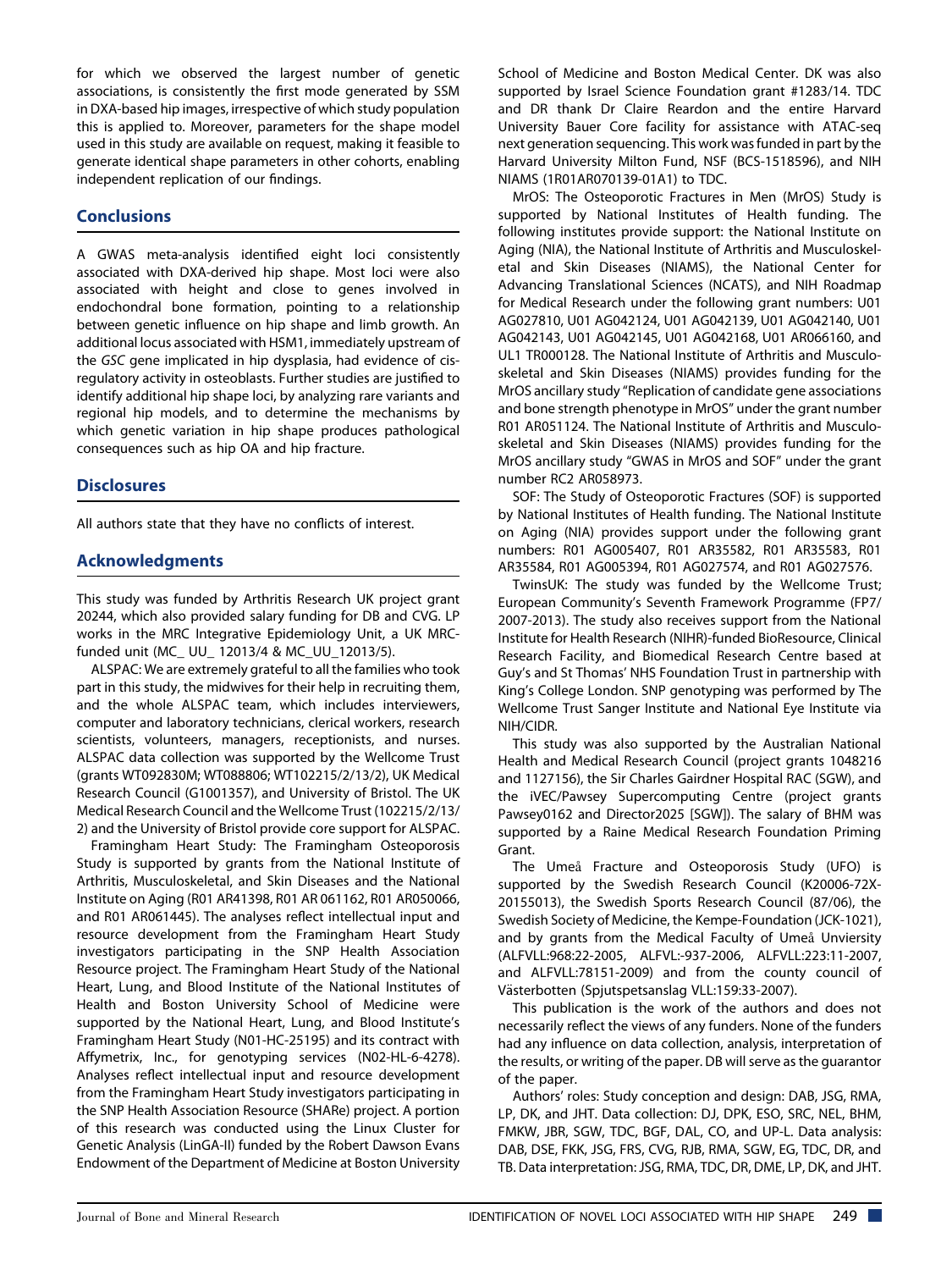Drafting manuscript: DAB and JHT. Revising manuscript content: JHT. All authors approved the final version of manuscript. DAB takes responsibility for the integrity of the data analysis.

# **References**

- 1. Beck M, Kalhor M, Leunig M, Ganz R. Hip morphology influences the pattern of damage to the acetabular cartilage: femoroacetabular impingement as a cause of early osteoarthritis of the hip. J Bone Joint Surg Br. 2005;87(7):1012–8.
- 2. Saberi Hosnijeh F, Zuiderwijk ME, Versteeg M, et al. Cam deformity and acetabular dysplasia as risk factors for hip osteoarthritis. Arthritis Rheumatol. 2017;69(1):86–93.
- 3. Baker-LePain JC, Luker KR, Lynch JA, Parimi N, Nevitt MC, Lane NE. Active shape modeling of the hip in the prediction of incident hip fracture. J Bone Miner Res. 2011;26(3):468–74.
- 4. Goodyear SR, Barr RJ, McCloskey E, et al. Can we improve the prediction of hip fracture by assessing bone structure using shape and appearance modelling? Bone. 2013;53(1):188–93.
- 5. Baker-Lepain JC, Lynch JA, Parimi N, et al. Variant alleles of the Wnt antagonist FRZB are determinants of hip shape and modify the relationship between hip shape and osteoarthritis. Arthritis Rheum. 2012;64(5):1457–65.
- 6. Lindner C, Thiagarajah S, Wilkinson JM, et al. Investigation of association between hip osteoarthritis susceptibility loci and radiographic proximal femur shape. Arthritis Rheumatol. 2015; 67(8):2076–84.
- 7. Waarsing JH, Kloppenburg M, Slagboom PE, et al. Osteoarthritis susceptibility genes influence the association between hip morphology and osteoarthritis. Arthritis Rheum. 2011;63(5):1349–54.
- 8. Ahedi HG, Aspden RM, Blizzard LC, et al. Hip shape as a predictor of osteoarthritis progression in a prospective population cohort. Arthritis Care Res (Hoboken). 2017;69:1566–73.
- 9. Faber BG, Baird D, Gregson CL, et al. DXA-derived hip shape is related to osteoarthritis: findings from in the MrOS cohort. Osteoarthritis Cartilage. 2017;12:2031–8.
- 10. Zhou X, Stephens M. Genome-wide efficient mixed-model analysis for association studies. Nat Genet. 2012;44(7):821–4.
- 11. Winkler TW, Day FR, Croteau-Chonka DC, et al. Quality control and conduct of genome-wide association meta-analyses. Nat Protoc. 2014;9(5):1192–212.
- 12. Winkler TW, Kutalik Z, Gorski M, Lottaz C, Kronenberg F, Heid IM. EasyStrata: evaluation and visualization of stratified genome-wide association meta-analysis data. Bioinformatics. 2015;31(2):259–61.
- 13. Pruim RJ, Welch RP, Sanna S, et al. LocusZoom: regional visualization of genome-wide association scan results. Bioinformatics. 2010; 26(18):2336–7.
- 14. Magi R, Morris AP. GWAMA: software for genome-wide association meta-analysis. BMC Bioinformatics. 2010;11:288.
- 15. Bulik-Sullivan BK, Loh P-R, Finucane HK, et al. LD Score regression distinguishes confounding from polygenicity in genome-wide association studies. Nat Genet. 2015;47(3):291–5.
- 16. Zeggini E, Panoutsopoulou K, Southam L, et al. Identification of new susceptibility loci for osteoarthritis (arcOGEN): a genome-wide association study. Lancet. 2012;380(9844):815–23.
- 17. Wood AR, Esko T, Yang J, et al. Defining the role of common variation in the genomic and biological architecture of adult human height. Nat Genet. 2014;46(11):1173–86.
- 18. Shungin D, Winkler TW, Croteau-Chonka DC, et al. New genetic loci link adipose and insulin biology to body fat distribution. Nature. 2015;518(7538):187–96.
- 19. Zheng HF, Forgetta V, Hsu YH, et al. Whole-genome sequencing identifies EN1 as a determinant of bone density and fracture. Nature. 2015;526(7571):112–7.
- 20. Zengini E, Hatzikotoulas K, Tachmazidou I, et al. Genome-wide analyses using UK Biobank data provide insights into the genetic architecture of osteoarthritis. Nat Genet. 2018;50(4):549–558.
- 21. Hemani G, Zheng J, Wade KH, et al. MR-Base: a platform for systematic causal inference across the phenome using billions of

genetic associations. bioRxiv. Epub 2016 Dec 16. DOI:10.1101/ 078972.

- 22. Grundberg E, Kwan T, Ge B, et al. Population genomics in a disease targeted primary cell model. Genome Res. 2009;19(11):1942–52.
- 23. Zhu Z, Zhang F, Hu H, et al. Integration of summary data from GWAS and eQTL studies predicts complex trait gene targets. Nat Genet. 2016;48(5):481–7.
- 24. Buenrostro JD, Giresi PG, Zaba LC, Chang HY, Greenleaf WJ. Transposition of native chromatin for fast and sensitive epigenomic profiling of open chromatin, DNA-binding proteins and nucleosome position. Nat Methods. 2013;10(12):1213–8.
- 25. Pischon T, Boeing H, Hoffmann K, et al. General and abdominal adiposity and risk of death in Europe. N Engl J Med. 2008;359(20): 2105–20.
- 26. Baird DA, Paternoster L, Gregory JS, et al. Investigation of the relationship between susceptibility loci for hip osteoarthritis and DXA-derived hip shape in a population based cohort of perimenopausal women. Arthritis Rheumatol. Epub 2018 Jun 8. DOI:10.1002/art.40584.
- 27. Parry DA, Logan CV, Stegmann AP, et al. SAMS, a syndrome of short stature, auditory-canal atresia, mandibular hypoplasia, and skeletal abnormalities is a unique neurocristopathy caused by mutations in Goosecoid. Am J Hum Genet. 2013;93(6):1135–42.
- 28. Estrada K, Styrkarsdottir U, Evangelou E. Genome-wide metaanalysis identifies 56 bone mineral density loci and reveals 14 loci associated with risk of fracture. Nat Genet. 2012;15;44(5):491–501.
- 29. Faulkner KG, Cummings SR, Black D, Palermo L, Gluer CC, Genant HK. Simple measurement of femoral geometry predicts hip fractures the study of osteoporotic fractures. J Bone Miner Res. 1993;8:1211–7.
- 30. Kaptoge S, Beck TJ, Reeve J, et al. Prediction of incident hip fracture risk by femur geometry variables measured by hip structural analysis in the study of osteoporotic fractures. J Bone Miner Res. 2008;23(12):1892–904.
- 31. Hsu YH, Zillikens MC, Wilson SG, et al. An integration of genomewide association study and gene expression profiling to prioritize the discovery of novel susceptibility Loci for osteoporosis-related traits. PLoS Genet. 2010;6(6):e1000977.
- 32. Cinque L, Forrester A, Bartolomeo R, et al. FGF signalling regulates bone growth through autophagy. Nature. 2015;528(7581):272–5.
- 33. Huang W, Chung UI, Kronenberg HM, de Crombrugghe B. The chondrogenic transcription factor Sox9 is a target of signaling by the parathyroid hormone-related peptide in the growth plate of endochondral bones. Proc Natl Acad Sci U S A. 2001;98(1):160–5.
- 34. Vortkamp A, Lee K, Lanske B, Segre GV, Kronenberg HM, Tabin CJ. Regulation of rate of cartilage differentiation by Indian hedgehog and PTH-related protein. Science. 1996;273(5275):613–22.
- 35. St-Jacques B, Hammerschmidt M, McMahon AP. Indian hedgehog signaling regulates proliferation and differentiation of chondrocytes and is essential for bone formation. Genes Dev. 1999;13(16): 2072–86.
- 36. Murtaugh LC, Zeng L, Chyung JH, Lassar AB. The chick transcriptional repressor Nkx3.2 acts downstream of Shh to promote BMPdependent axial chondrogenesis. Dev Cell. 2001;1(3):411–22.
- 37. Kobayashi T, Lu J, Cobb BS, et al. Dicer-dependent pathways regulate chondrocyte proliferation and differentiation. Proc Natl Acad Sci U S A. 2008;105(6):1949–54.
- 38. Wang Y, Belflower RM, Dong YF, Schwarz EM, O'Keefe RJ, Drissi H. Runx1/AML1/Cbfa2 mediates onset of mesenchymal cell differentiation toward chondrogenesis. J Bone Miner Res. 2005;20(9): 1624–36.
- 39. Comhaire FH, Snaps F. Comparison of two canine registry databases on the prevalence of hip dysplasia by breed and the relationship of dysplasia with body weight and height. Am J Vet Res. 2008; 69(3):330–3.
- 40. Liu B, Balkwill A, Banks E, Cooper C, Green J, Beral V. Relationship of height, weight and body mass index to the risk of hip and knee replacements in middle-aged women. Rheumatology (Oxford). 2007;46(5):861–7.
- 41. Welling M, Auvinen J, Lehenkari P, Mannikko M, Karppinen J, Eskola PJ. Association between height and osteoarthritis of the knee and